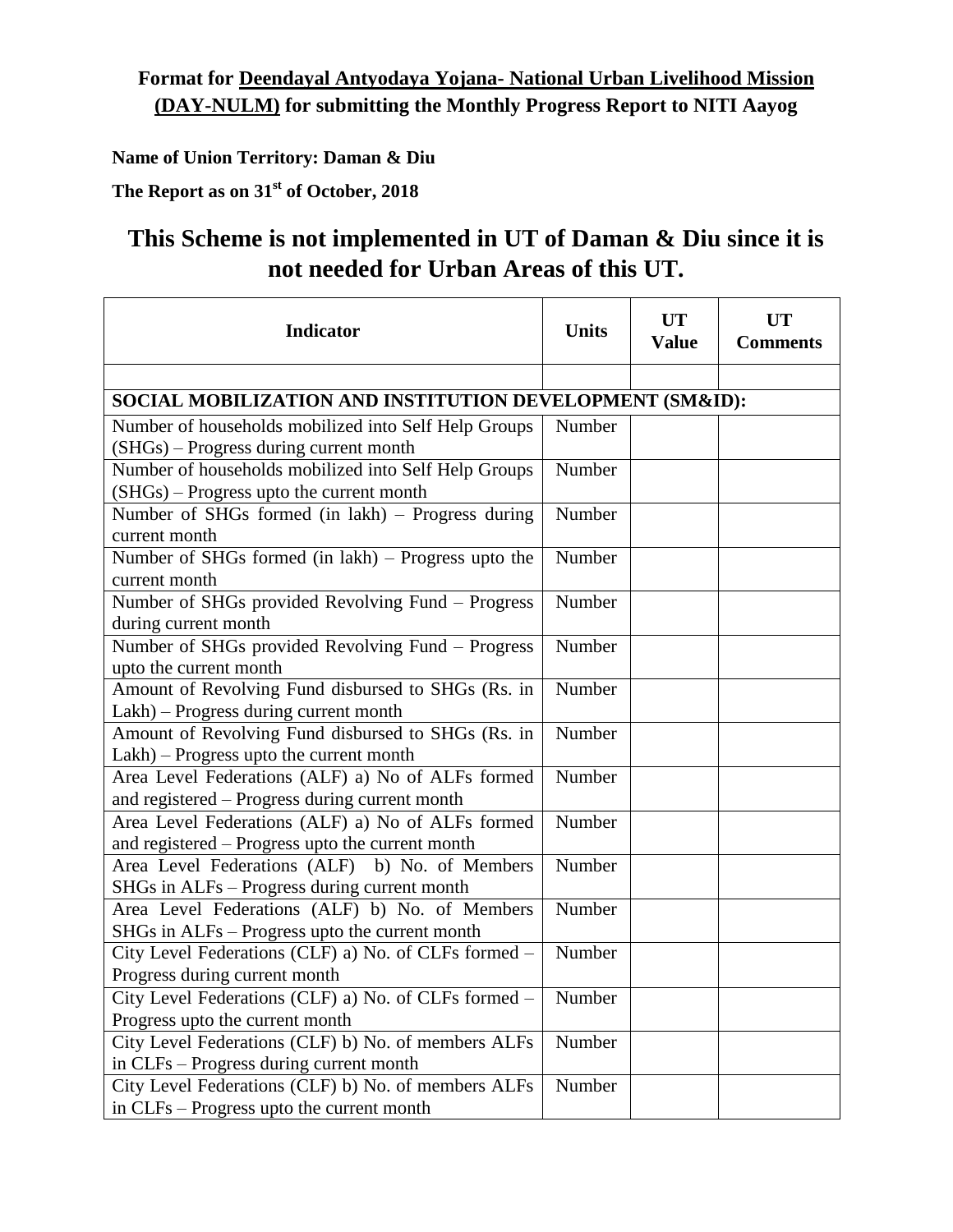| No. of Resource Organisations (ROs selected –                                          | Number |  |
|----------------------------------------------------------------------------------------|--------|--|
| Progress during current month                                                          |        |  |
| No. of Resource Organisations (ROs selected                                            | Number |  |
| Progress upto the current month                                                        |        |  |
| No. of City Livelihood Centres (CLCs) established -                                    | Number |  |
| Progress during current month                                                          |        |  |
| No. of City Livelihood Centres (CLCs) established -                                    | Number |  |
| Progress upto the current month                                                        |        |  |
| EMPLOYMENT THROUGH SKILL TRAINING & PLACEMENT (EST&P):                                 |        |  |
| No. of persons skilled trained - Progress during current                               | Number |  |
| month                                                                                  |        |  |
| No. of persons skilled trained - Progress upto the                                     | Number |  |
| current month                                                                          |        |  |
| No. of persons undergoing training - Progress during                                   | Number |  |
| current month                                                                          |        |  |
| No. of persons undergoing training – Progress upto the                                 | Number |  |
| current month                                                                          |        |  |
| No. of candidates provided Certification by Independent                                | Number |  |
| Agency - Progress during current month                                                 |        |  |
| No. of candidates provided Certification by Independent                                | Number |  |
| Agency - Progress upto the current month                                               |        |  |
| Placement of Skill trained beneficiaries<br>Self<br>a)                                 | $\%$   |  |
| Employment - Progress during current month                                             |        |  |
| Placement of Skill trained beneficiaries<br>Self<br>a)                                 | $\%$   |  |
| Employment – Progress upto the current month                                           |        |  |
| Placement of Skill trained beneficiaries b)<br>Wage                                    | $\%$   |  |
| Employment - Progress during current month                                             |        |  |
| Placement of Skill trained beneficiaries b)<br>Wage                                    | $\%$   |  |
| Employment - Progress upto the current month                                           |        |  |
| No. of Skill Training Providers (STPs) a) Government -                                 | Number |  |
| Progress during current month                                                          |        |  |
| No. of Skill Training Providers (STPs) a) Government –                                 | Number |  |
| Progress upto the current month                                                        |        |  |
| No. of Skill Training Providers (STPs) b) Private -                                    | Number |  |
| Progress during current month                                                          | Number |  |
| No. of Skill Training Providers (STPs) b) Private -<br>Progress upto the current month |        |  |
| No. of Certification Agencies (CAs) a) Government -                                    | Number |  |
| Progress during current month                                                          |        |  |
| No. of Certification Agencies (CAs) a) Government -                                    | Number |  |
| Progress upto the current month                                                        |        |  |
| No. of Certification Agencies (CAs) a) Private -                                       | Number |  |
| Progress during current month                                                          |        |  |
| No. of Certification Agencies (CAs) a) Private –                                       | Number |  |
| Progress upto the current month                                                        |        |  |
| SELF EMPLOYMENT PROGRAMME (SEPS):                                                      |        |  |
|                                                                                        |        |  |
| Persons assisted for Individual and Group Enterprises -                                | Number |  |
| Progress during current month                                                          |        |  |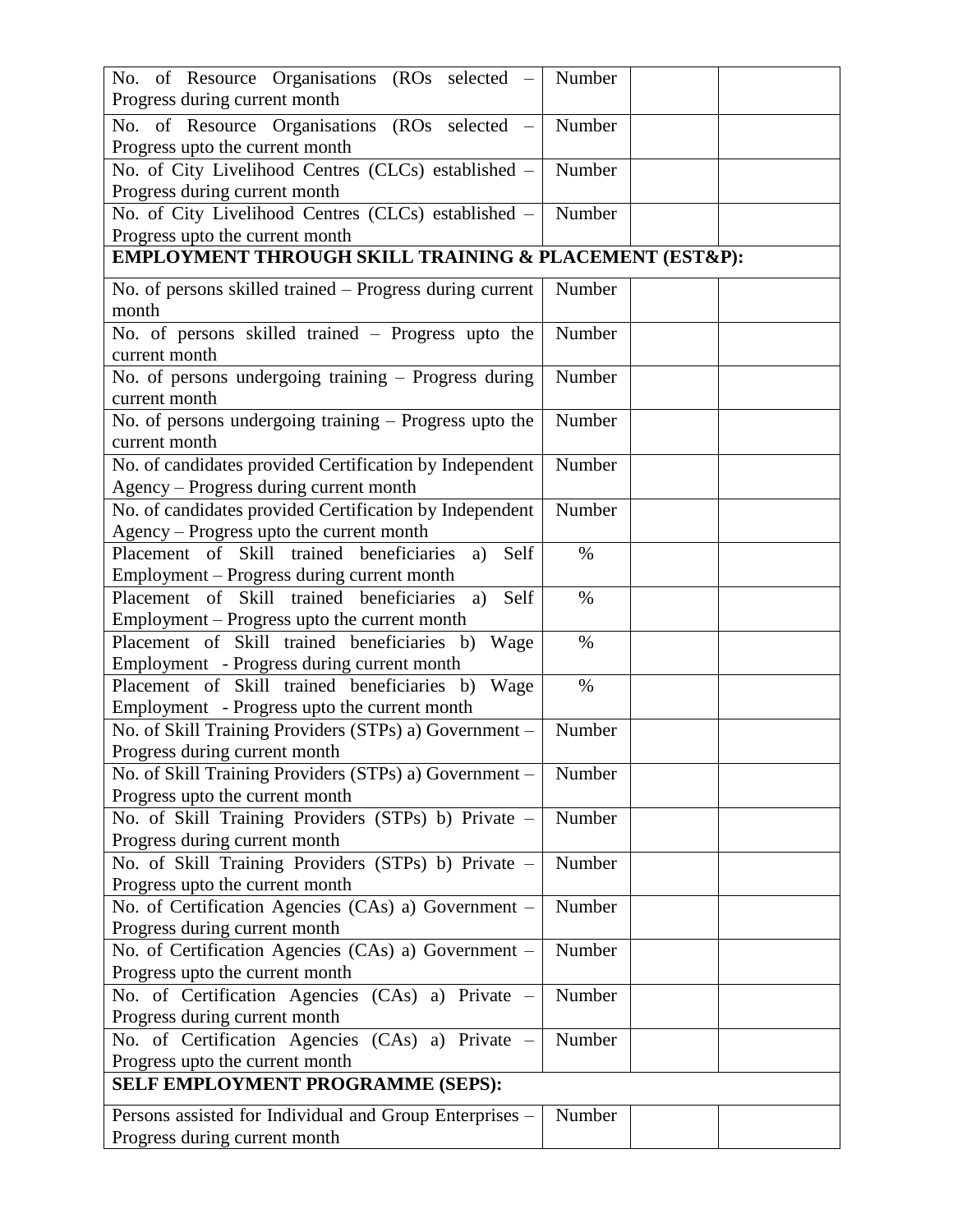| Persons assisted for Individual and Group Enterprises -  | Number |
|----------------------------------------------------------|--------|
| Progress upto the current month                          |        |
| No. of SHGs disbursed loan under SHG Bank linkage        | Number |
| Programme - Progress during current month                |        |
| No. of SHGs disbursed loan under SHG Bank linkage        | Number |
| Programme - Progress upto the current month              |        |
| No. of Applications Pending with Urban Local Bodies      | Number |
| (ULBs) – Progress during current month                   |        |
| No. of Applications Pending with Urban Local Bodies      | Number |
| (ULBs) - Progress upto the current month                 |        |
| No. of Applications Pending with Banks - Progress        | Number |
| during current month                                     |        |
| No. of Applications Pending with Banks - Progress        | Number |
| upto the current month                                   |        |
| Amount of loan disbursed (Rs. in lakh) - Progress        | Number |
| during current month                                     |        |
| Amount of loan disbursed $(Rs. in 1akh)$ – Progress upto | Number |
| the current month                                        |        |
| Amount of interest subsidy released to bank (Rs. in      | Number |
| lakh) – Progress during current month                    |        |
| Amount of interest subsidy released to bank (Rs. in      | Number |
| lakh) – Progress upto the current month                  |        |
| SUPPORT TO URBAN STREET VENDORS (SUSV):                  |        |
| Total no. of cities covered for street vendor survey -   | Number |
| Progress during current month                            |        |
| Total no. of cities covered for street vendor survey -   | Number |
| Progress upto the current month                          |        |
| No. of cities completed under Street vendor survey -     | Number |
| Progress during current month                            |        |
| No. of cities completed under Street vendor survey -     | Number |
| Progress upto the current month                          |        |
| Street vendors identified in surveyed cities - Progress  | Number |
| during current month                                     |        |
| Street vendors identified in surveyed cities - Progress  | Number |
| upto the current month                                   |        |
| No. of street vendors issued ID cards – Progress during  | Number |
| current month                                            |        |
|                                                          |        |
| No. of street vendors issued ID cards - Progress upto    | Number |
| the current month                                        |        |
| No. of basic saving accounts opened for street vendors   | Number |
| - Progress during current month                          |        |
| No. of basic saving accounts opened for street vendors   | Number |
| - Progress upto the current month                        |        |
| No. of financial literacy camps organized for street     | Number |
| vendors - Progress during current month                  |        |
| No. of financial literacy camps organized for street     | Number |
| vendors - Progress upto the current month                |        |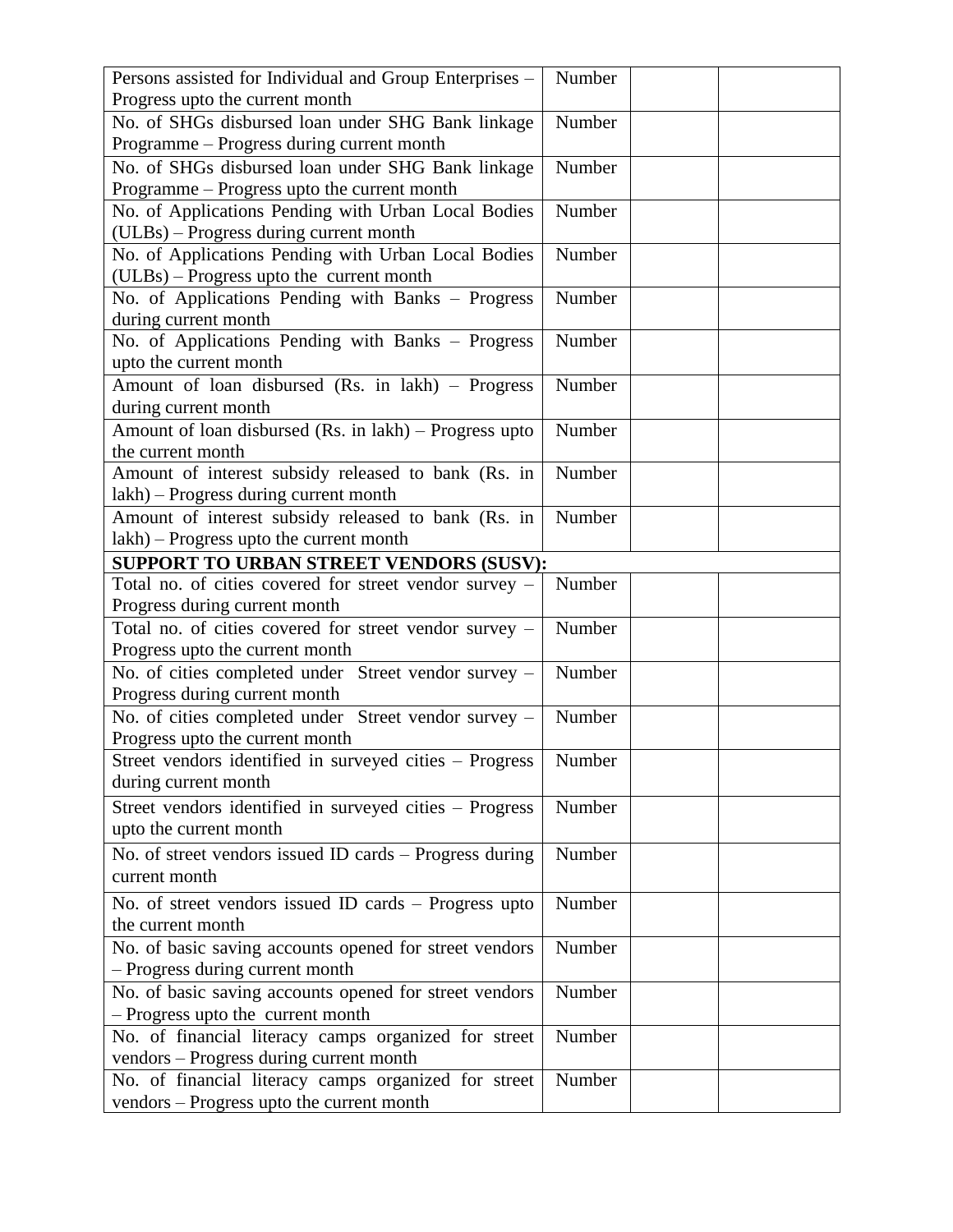| No. of training programmes organized for street<br>vendors - Progress during current month                               | Number |
|--------------------------------------------------------------------------------------------------------------------------|--------|
| No. of training programmes organized for street<br>vendors - Progress upto the current month                             | Number |
| No. of street vendors trained under Capacity building-<br>Progress during current month                                  | Number |
| No. of street vendors trained under Capacity building-                                                                   | Number |
| Progress upto the current month                                                                                          |        |
| No. of credit cards issued to street vendors - Progress<br>during current month                                          | Number |
| No. of credit cards issued to street vendors - Progress<br>upto the current month                                        | Number |
| No. of street vendors linked to insurance scheme -<br>Progress during current month                                      | Number |
| No. of street vendors linked to insurance scheme -<br>Progress upto the current month                                    | Number |
| <b>SCHEME OF SHELTERS FOR URBAN HOMELESS (SUH):</b>                                                                      |        |
| Shelters sanctioned for urban homeless - Progress<br>during current month                                                | Number |
| Shelters sanctioned for urban homeless - Progress<br>during current month                                                | Number |
| Shelters operational for urban homeless - Progress<br>during current month                                               | Number |
| Shelters operational for urban homeless - Progress upto<br>the current month                                             | Number |
| <b>CAPACITY BUILDING AND TRAINING (CB&amp;T):</b>                                                                        |        |
| No. of experts positioned till date<br>a) State Mission Management Unit<br>$(SMMU)$ –<br>Progress during current month   | Number |
| No. of experts positioned till date<br>a) State Mission Management Unit<br>$(SMMU)$ –<br>Progress upto the current month | Number |
| No. of experts positioned till date<br>b) City Mission Management Unit (CMMU) – Progress<br>during current month         |        |
| No. of experts positioned till date<br>b) City Mission Management Unit (CMMU) - Progress<br>upto the current month       | Number |
| No. of experts positioned till date<br>c) Community Organisers (Cos) – Progress during<br>current month                  | Number |
| No. of experts positioned till date<br>c) Community Organisers $(Cos)$ – Progress upto the<br>current month              | Number |
| <b>Financial Status:</b>                                                                                                 |        |
| Central Allocation (Rs. in lakh) – Progress during<br>current month                                                      | Number |